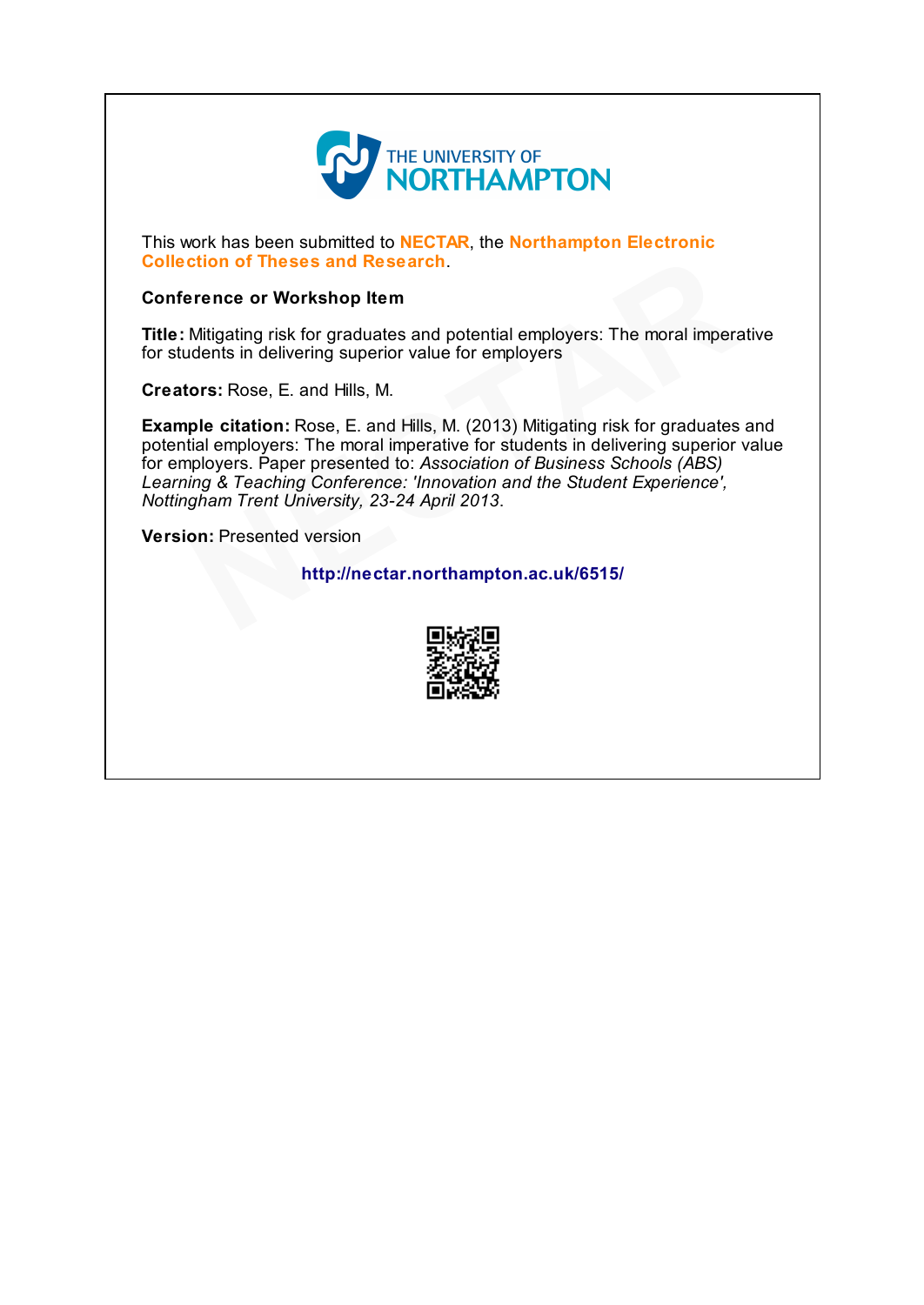# **Title: Mitigating Risk for Graduates and Potential Employers:** *The Moral Imperative For Students In Delivering Superior Value For Employers*

### **Emma Rose and Mils Hills, University of Northampton Business School**

**Summary:** By applying the conceptual model outlined in this paper, those charged with or concerned about graduate employability will find the transformation of a series of 'employability' steps into a relevant and easy to communicate philosophy of Graduate Employability. Furthermore, the model affords the potential to generate a viable 'added value' metric for employers applicable to assessing the impact of their graduate employee cohorts over non-graduate permanent staff.

**Track: Knowledge and Learning**

**Word Count: 2,031**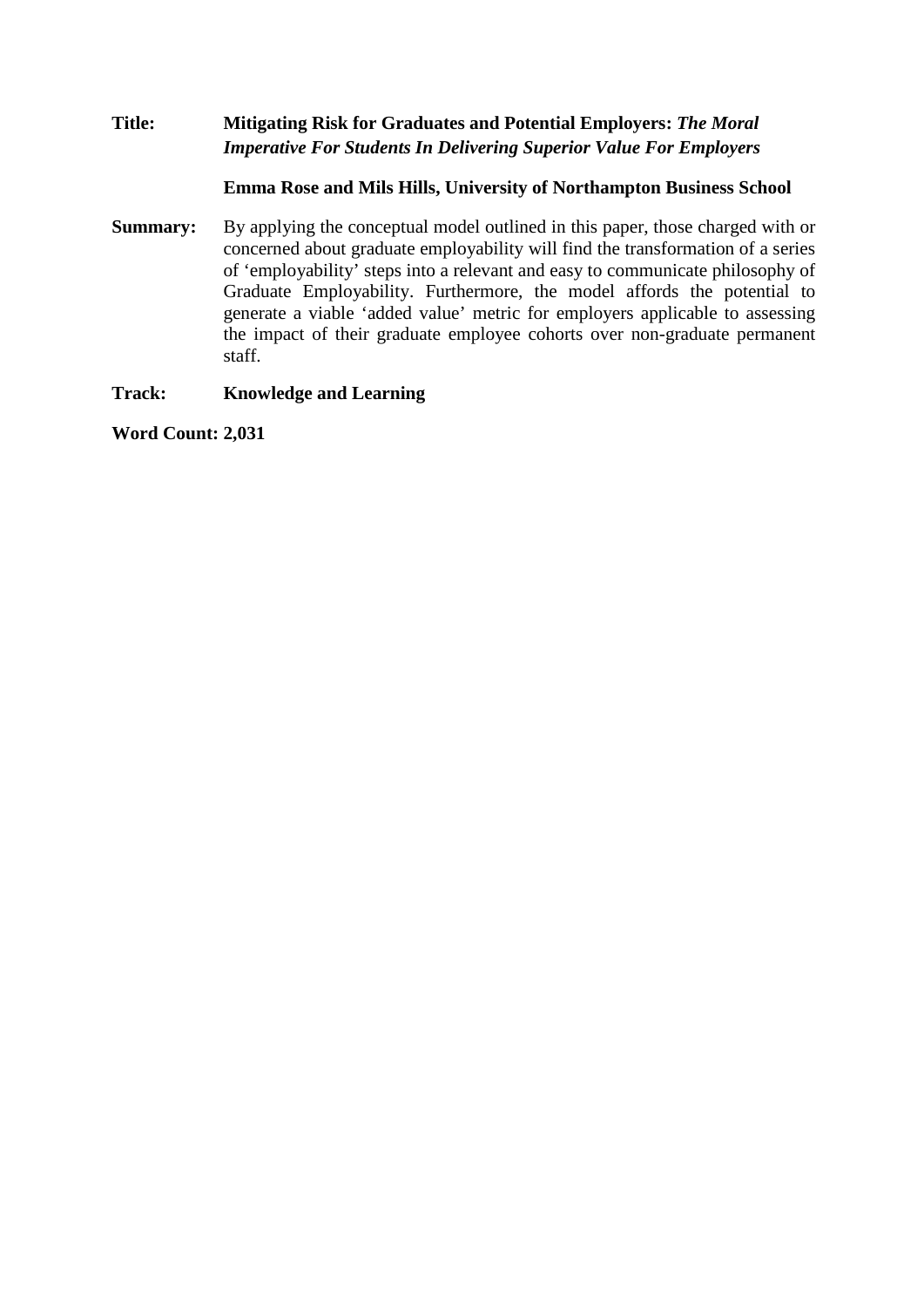# **Mitigating Risk for Graduates and Potential Employers:** *The Moral Imperative For Students to Deliver Superior Value For Employers*

Emma Rose and Mils Hills – University of Northampton Business School

By applying the conceptual model 'the Graduate Employer Risk Mitigation Scale (GERMS)' outlined in this paper, those charged with or concerned about graduate employability will find the transformation of a series of 'employability steps' into a relevant and easy-tocommunicate philosophy of Graduate Employability. Furthermore, the model affords the potential to generate a viable 'added value' metric for employers applicable to assessing the impact of their graduate employee cohorts over non-graduate permanent staff. The student experience will be enhanced as universities, as piloted in Northampton Business School and promote the need for graduates to present employers with capabilities, skills and confidence that clearly out-compete what *in situ* non-graduate employees currently offer or can achieve. In presenting the unvarnished truth to students, their individual employability value should increase as they apply for graduate schemes and direct entry in demonstrably 'work ready' shape.



**Figure 1 - Graduate Employer Risk Mitigation Scale**

# *The idea*

The Graduate Employer Risk Mitigation Scale (GERMS), in its simplest form, contrasts assessment of Graduate students' (g1) in-job competence and delivery (Value) perceived by the employer against the employer's perceived Value of an *in-situ* experienced non-graduate worker (e1).

In the scenario represented in Figure 1, the under-performance (value) of *g1* in relation to *e1*  identifies that there is a significant period of Risk  $(R1 + R2)$  to the Employer when the Graduate may not deliver significant value in their role for quite some time, by virtue of the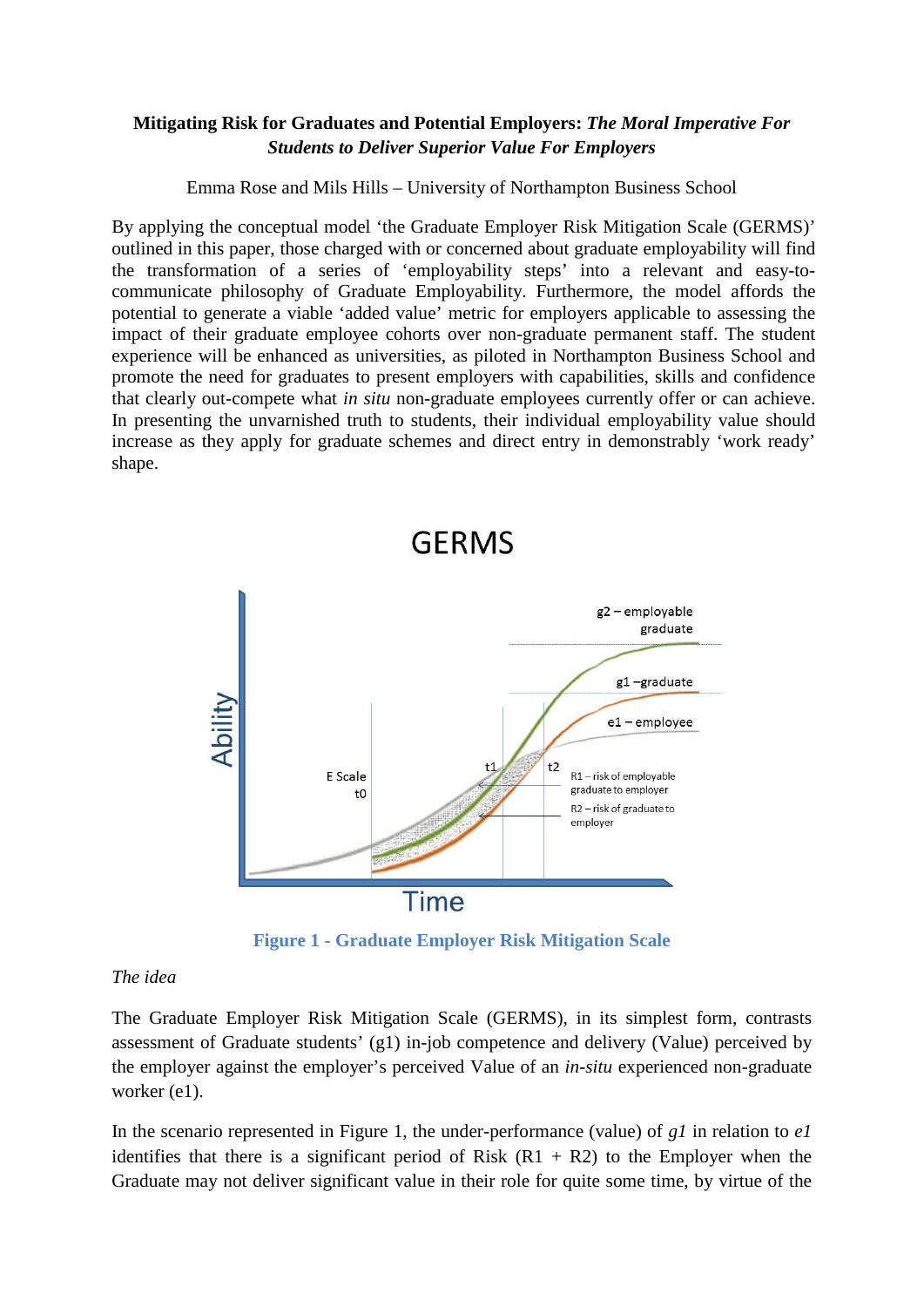fact that they commence employment three years after a non-graduate employee. During that time, it is reasonably assumed that the non-graduate employee acquires or enhances skills, knowledge, and confidence that even the sharpest graduate will require at least months of insitu work in order to close the value gap.

This period of risk and the value gap demonstrates the need for students to accept a *moral imperative* upon them to *mitigate the risk* to both the employer and themselves by increasing their own employability through specific and targeted actions to ensure that their academic and workplace skills and experience equip them with the ability to plot an upward and sustainable trajectory that outpaces the value added by a non-graduate employee.

Distinct Graduate value starts to occur at the point value/ability exceeds the indicative value set by a non-graduate employee (e1) and this is shown at the point where the Graduate *g1* intersects the Employee *e1* creating the point *t2*.

Superior Graduate value is secured when the Employable Graduate *g2* increases their employability along *e0* thereby increasing Overall Graduate Value and reducing Employer Risk to *R1*.

# *Importance of the idea*

Introducing a *moral imperative* into student employability elevates the subject and its approach with a philosophical driver. In addition, at the level of implementation the model is flexible and accommodates most quantitative approaches to improving employability. This derives from the y-axis that can be configured to reflect the values of most employability assessments available. It is also boundless inasmuch as a superior Employable Graduate can sit outside of the zone of 'risk' (r1) without disproving the model.

# *Outcome*

By introducing the concept of a Moral Imperative for Employability, supported by the Graduate Employer Risk Mitigation Scale, students and employers can better apply quantitative assessment that goes much further than merely ticking off a list of things to do to improve recruitment outcomes. The moral imperative also assists universities to develop strategies that engage students in taking ownership of the need to manage their own graduate identity and extend their applied capabilities once in a graduate role.

The approach enhances recruitment and selection outcomes by introducing a deeper understanding and respect amongst the stakeholders in the process which, by design, will carry the concept further and achieve more stakeholder support than a checklist alone. When quantitative testing and outcomes are applied to the Employability Scale (e0), a more focused and effective set of steps can be implemented and replicated – demonstrating a learning and improvement cycle in the teaching of Employability.

# *The Evidence Base*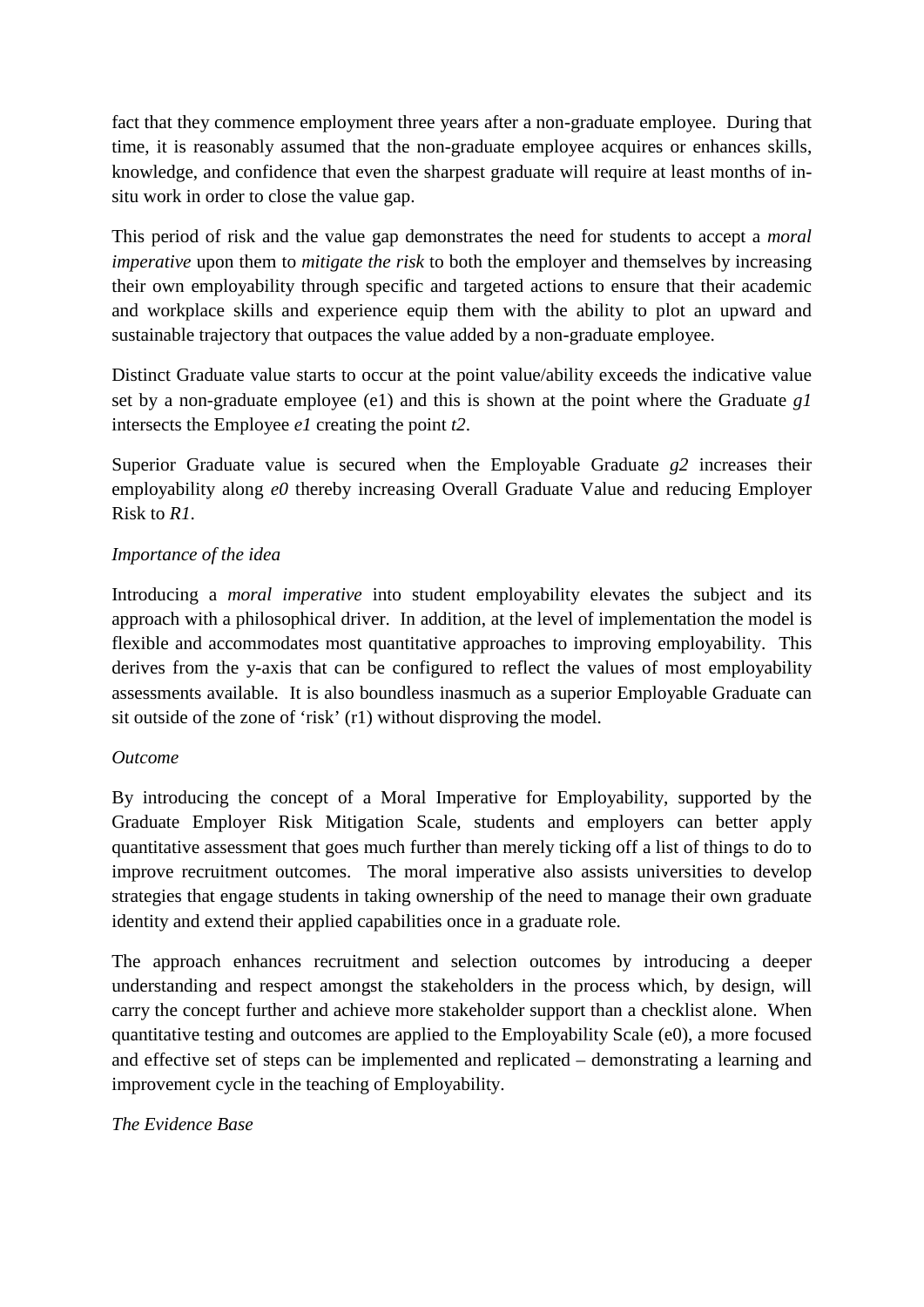In preparing business students for the employment marketplace, many commentators have noted the need to equip our graduates with both technical skills as well as emergent abilities (generic or employable skills) which are often captured in the hackneyed (although difficult to replace) phrase of 'thinking outside the box'. As Jackling and De Lange put it, such a "mixture of skills is seen as being necessary by employers as it helps them solve the diversity of business challenges" (Jackling and De Lange 2009: 370). The abilities of "knowledge workers", as Jackling and De Lange labels accountants and others (*Ibid.*) need to be more than just excellent at the fundamental work of accountancy. Indeed, they continue to cite a substantial raft of literature which indicates that there is an emerging consensus that "it is the transferable generic skills that are associated with career success", whilst technical skills and knowledge are presumed to be generally comparable across all similarly qualified employees (*Ibid.*: 371). In other words: the accountant recruit stands out, is recruited, retained and promoted not by being *just* an excellent accountant. A valuable employee is a good or excellent accountant who *also has* differentiated problem-solving, client relationship management, forensic or other abilities which are both valued by the employer, and can be 'sold on' to clients as added-value services. In summarising the raft of literature noted above, the authors conclude:

Collectively the authors of these studies have lamented calls by employers generally, who argue that accounting education has failed to deliver suitably qualified graduates to meet their needs. The extent of the problem is largely manifest in the notion that graduates do not possess important generic skills. This skill set typically includes mastery of communication, teamwork, and leadership qualities (*Ibid.*).

The debate that Jackling and De Lange then usefully rehearse is around universities which state that all they can do is offer the opportunity for students to acquire generic / employable skills and those who strive to ensure that such skills are unavoidably embedded in teaching, learning and assessment strategies.

In his study of Small and Medium Sized Enterprises (SMEs) and graduate skills in the United Kingdom, McLarty found – from interviewing SME-owners and managers – that there were "two clear groups of skills" sought from graduates:

(1) Personal attributes  $\pm$  commitment, competence, confidence, creativity, dedication, enthusiasm, flexibility, intelligence, leadership, maturity, motivation, perception, personality, professionalism, qualifications, and reliability.

(2) Business needs  $\pm$  commercial competence, communication, IT competence, language ability, loyalty, market awareness, organisation, planning, product knowledge, sector knowledge, social ability, teamwork, management, technical ability, and work experience (McLarty 2000: 620).

Once selected and working, SMEs – although not (yet?) major employers of graduates – found them to be of great value. Managers consulted graduates for their ideas and expertise and felt more confident in their decision-making because of the counsel they received or the technical knowledge they had (e.g. about technology or marketing) (*Ibid.*: 626).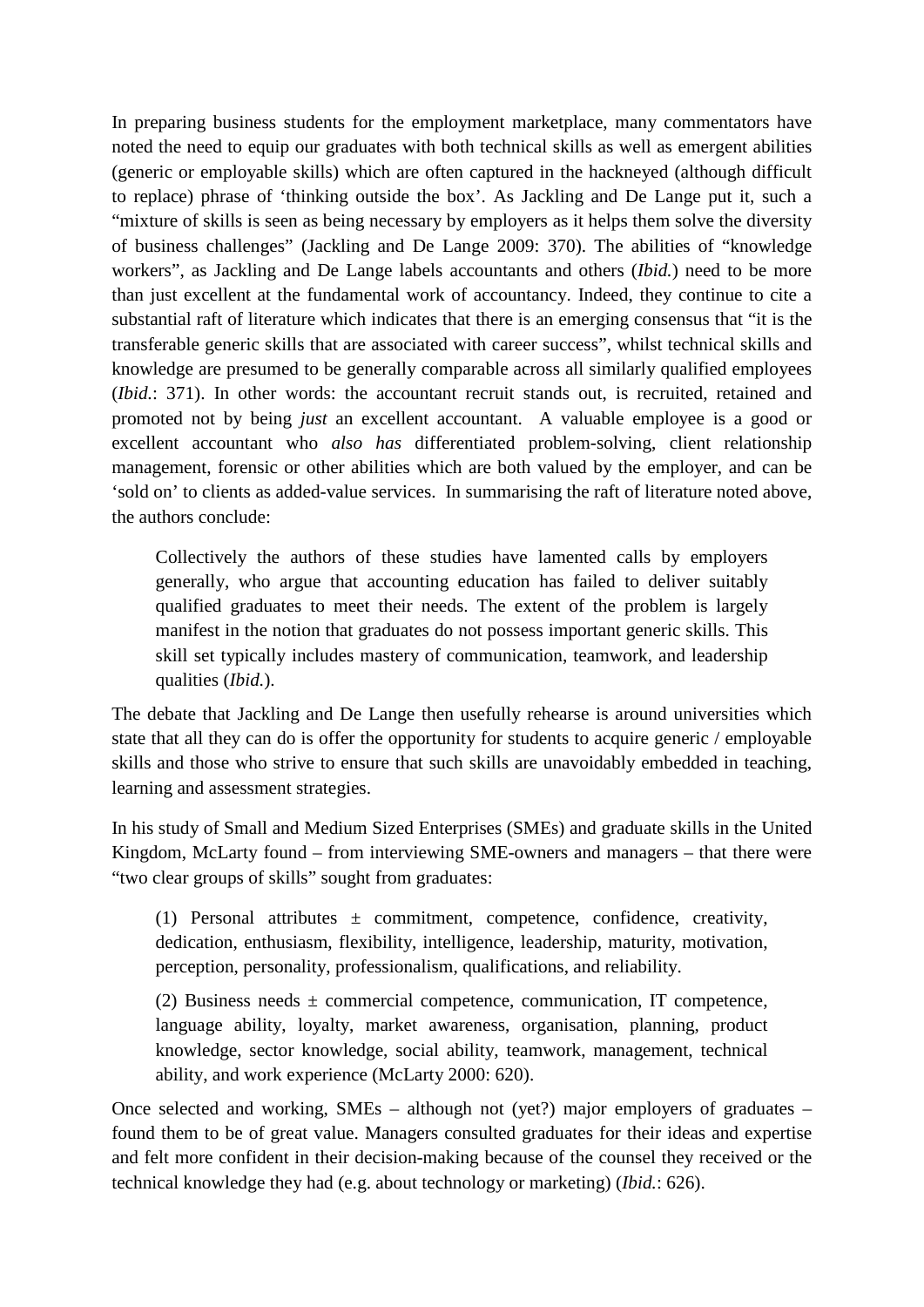The fly-in-the-ointment was that finding work-ready graduates was not easy when "the skills associated with SME demand are *significantly different from those offered by graduates*; they are much more commercially orientated, practical and applicable, and anticipate that the recruitment of graduates will bring into the firm `'work-ready'' recruits" (*Ibid.: 625, emphasis added).* In terms of the GERMS conceptual model, then, graduates for SME and other employment need to be work-ready both in competition with their fellow graduates but also with established, *in situ* employees who are very likely to already be more than clear about commercial imperatives, practical solutions and so on. McLarty concludes his article with a statement that underpins the authors' perspective: graduates, he writes, "must become aware of the nature of employer demand" (*Ibid.*: 626).

In writing about the challenge for health professionals to be ready for the practical demands of their employment, Walker, Yong, Pang, *et al.* define Work Readiness (WR) as "the extent to which graduates possess the attributes that prepare them for success in the workplace (Caballero and Walker, 2010), [and that] is gaining popularity as a selection criterion for predicting graduate potential" (2013: 116). The authors also suggest that there is indicative evidence that graduates benefiting from "problem-based curricula" may be more work ready than those who had experienced "traditional curricula", not least because of the social skills contained in the former (*Ibid.*: 117). Given the nature of health professionals work, which may have some read-across to business environments in terms of challenging work, long hours and high risk, albeit of a different nature to that found in the clinical world, we agree with Walker, Yong, Pang *et al.* who suggest that WR "may be especially important to promote a smooth transition and integration into the workplace" (*Ibid.*: 117). Given the fragility of corporate reputations, the need for risks to be effectively managed – graduates cannot afford to put a serious foot wrong in their new posts. Again, the contrast against established and business-savvy *in situ* non-graduates is clear. A non-graduate current employee or potential employee from a similar firm may be seen by some employers as a less risky choice than a naïve, risk-unaware, over-confident, book-smart graduate.

Indeed, Walker, Yong, Pang *et al.* continue to report the critical importance of excellent communication, inter-personal, support-seeking, mature and conflict-management skills to integrating effective healthcare professionals as well as resilience, robustness and stress management, to name but a few (*Ibid.*: 617-620).

By briefly exploring the literature on employability, the demands of UK SMEs, healthcare professionals, we have demonstrated that there is both a market **pull** for graduates to have specific non-technical (generic / employable / transferable) skills as well as a clear **push** that all graduates entering an ever-more competitive job recruitment, retention and promotion market must recognise, meet and (ideally) exceed the market pull. Given, for example, that UK SMEs have historically employed so few graduates – "it is estimated that only about 8 per cent of the workforce in firms employing fewer than 25 people are graduates" (McLarty 2000: 616) – and given that SMEs employ most people in the UK economy, unlocking such a market and removing the perceived risks held by employers could be of huge benefit to graduates, SMEs and the wider UK economy. However, achieving this requires graduates to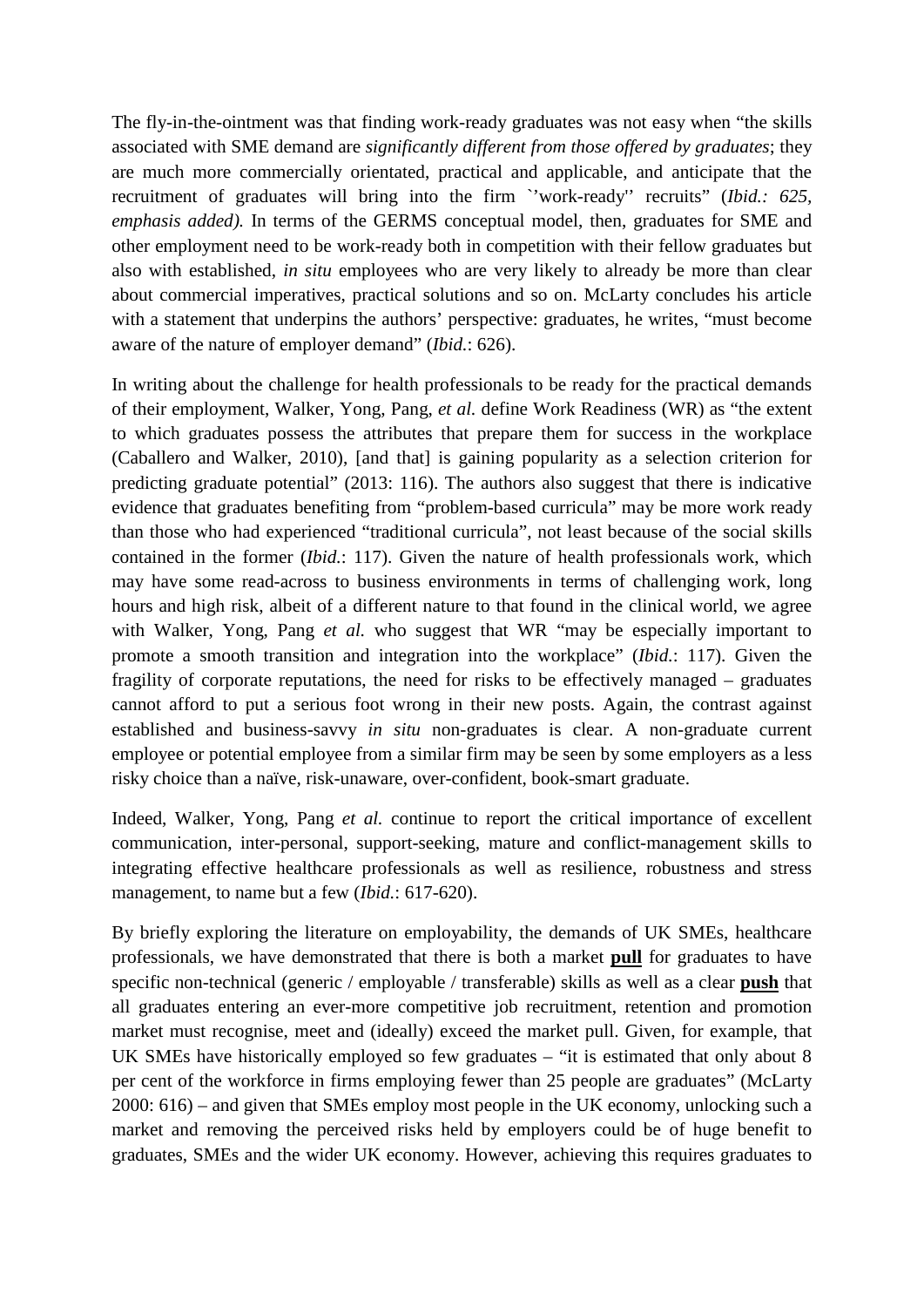understand that they have to offer substantial and arguably unexpected capabilities to meet the demands of sceptical employers who can always choose to employ a non-graduate.

### *Applying the Conceptual Model*

DHL Global Forwarding comments that the model 'provides simple and elegant insight in to the broader delivery of our graduate programme, whilst also asking questions of pregraduates aka Apprenticeships' (Freer, J 2013, pers. comms.,  $9<sup>th</sup>$  April).



**Figure 2 - Graduate Scheme Value**

Practical future application in a business setting includes the potential to adopt an incompany Graduate Scheme Value as a ratio of v*:t* (see Figure 2) and therefore a quantifiable and appropriate KPI within recruitment at the firm, as well as a more widely applied and relevant metric alongside key Graduate Employability measures.

Pre-model application lends itself to questions concerning competent apprentices, entering corporate schemes without student debt, and adequately mapping on to the model as comparators.

Post-model application lends itself to questions around differentiation of University Graduates and how well University degree content and experience ensures superior performance in employment (for both employer and graduate employee) and thus contributes to the higher price point for employing graduates.

© Copyright 2013 - Emma Rose and Mils Hills, March 2013